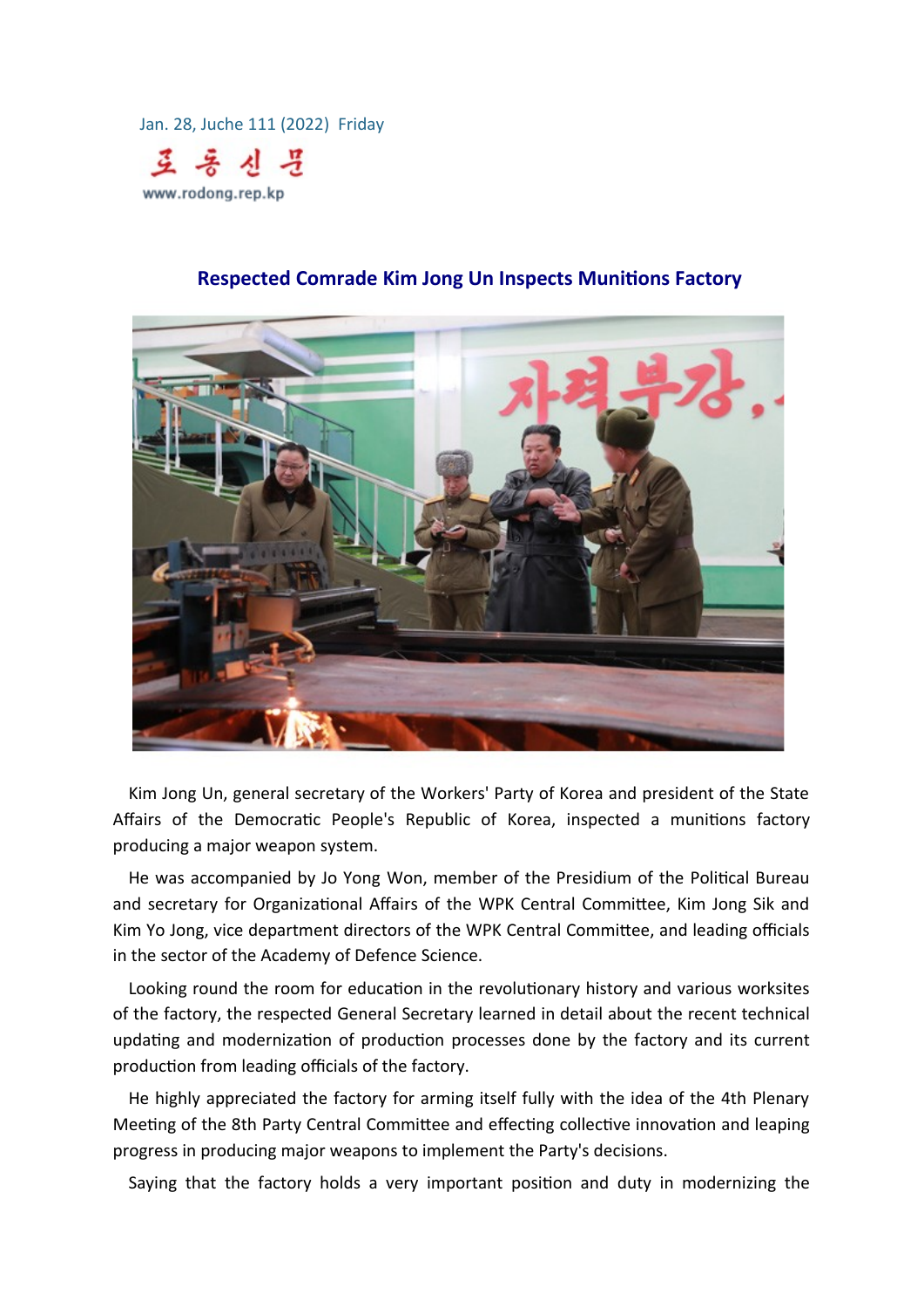country's armed forces and realizing the national defence development strategy, he indicated the tasks and ways for steadily developing it into an icon factory symbolic of modernity of the country's defence industry.

He ardently appealed to the workers, technicians, officials and military inspectors of the factory to turn out as one in an all-out drive for thoroughly implementing the munitions policies set forth at the 8th Party Congress by carrying forward the traditions and history of our proud defence industry which has safeguarded the Party and the revolution with munitions production, bearing in their minds the single intention to defend the revolutionary cause of the Party with powerful cutting-edge arms.

All the officials and workers of the factory hardened their pledge to fulfill the honorable mission and duty of being soldiers of the defence industry faithful to the Party who reliably defend the security of the state, cherishing the unwavering will of the respected General Secretary who smashes with his bold pluck the challenges of the U.S. imperialists and their vassal forces trying to violate in every direction our Republic's right to self-defence dearer than life and dedicates his devotion and zeal to the path of the development of the Jucheoriented defence industry for providing a shortcut to the greatest military power in the harshest-ever adversity.

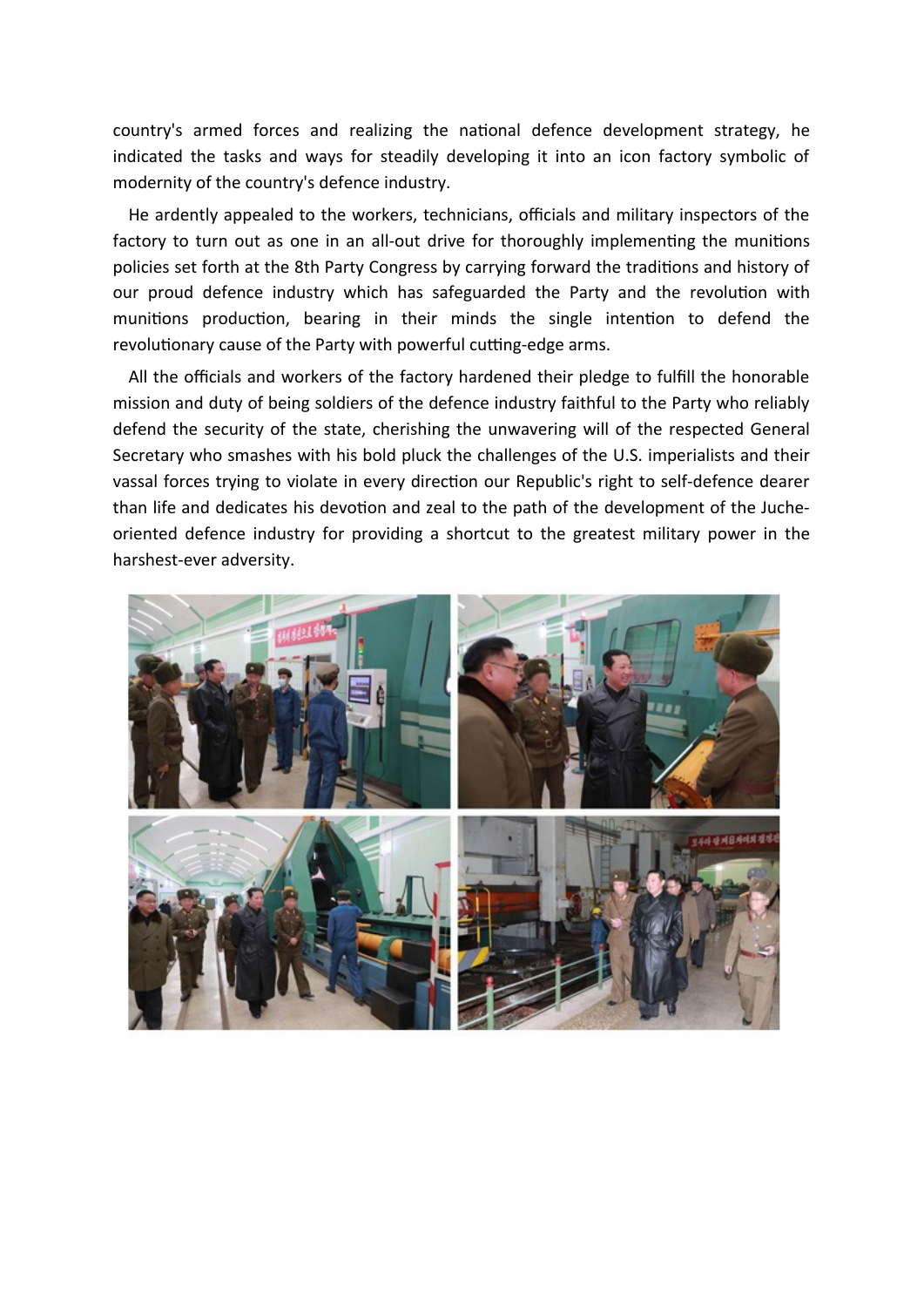## **Respected Comrade Kim Jong Un Inspects Site Set for Building Ryonpho Vegetable Greenhouse Farm**



Kim Jong Un, general secretary of the Workers' Party of Korea and president of the State Affairs of the Democratic People's Republic of Korea, inspected a site in Ryonpho area of Hamju County, South Hamgyong Province set for building a large-scale vegetable greenhouse farm.

He was accompanied by Jo Yong Won, member of the Presidium of the Political Bureau and secretary for Organizational Affairs of the WPK Central Committee, and Pak Jong Chon, member of the Presidium of the Political Bureau and secretary of the WPK Central Committee.

The respected Comrade Kim Jong Un was greeted on the spot by officials of a relevant department of the Party Central Committee and design institution and commanding officers of the units of the People's Army to be involved in the construction.

A preparation for the building of the large-scale vegetable greenhouse farm in Ryonpho-ri area of Hamju County, South Hamgyong Province has already been pushed forward according to the far-sighted plan of the WPK which struggles, setting it as the supreme principle of its activities to promote the wellbeing of the people.

Personally making field survey in April 2019, Kim Jong Un matured his plan to build in Ryonpho area a modern greenhouse farm bigger than the greenhouse farm built in Jungphyong area of Kyongsong County, North Hamgyong Province to contribute to the improvement of the diet of the people in South Hamgyong Province. He gave important teachings related with the construction of the Ryonpho area large-scale vegetable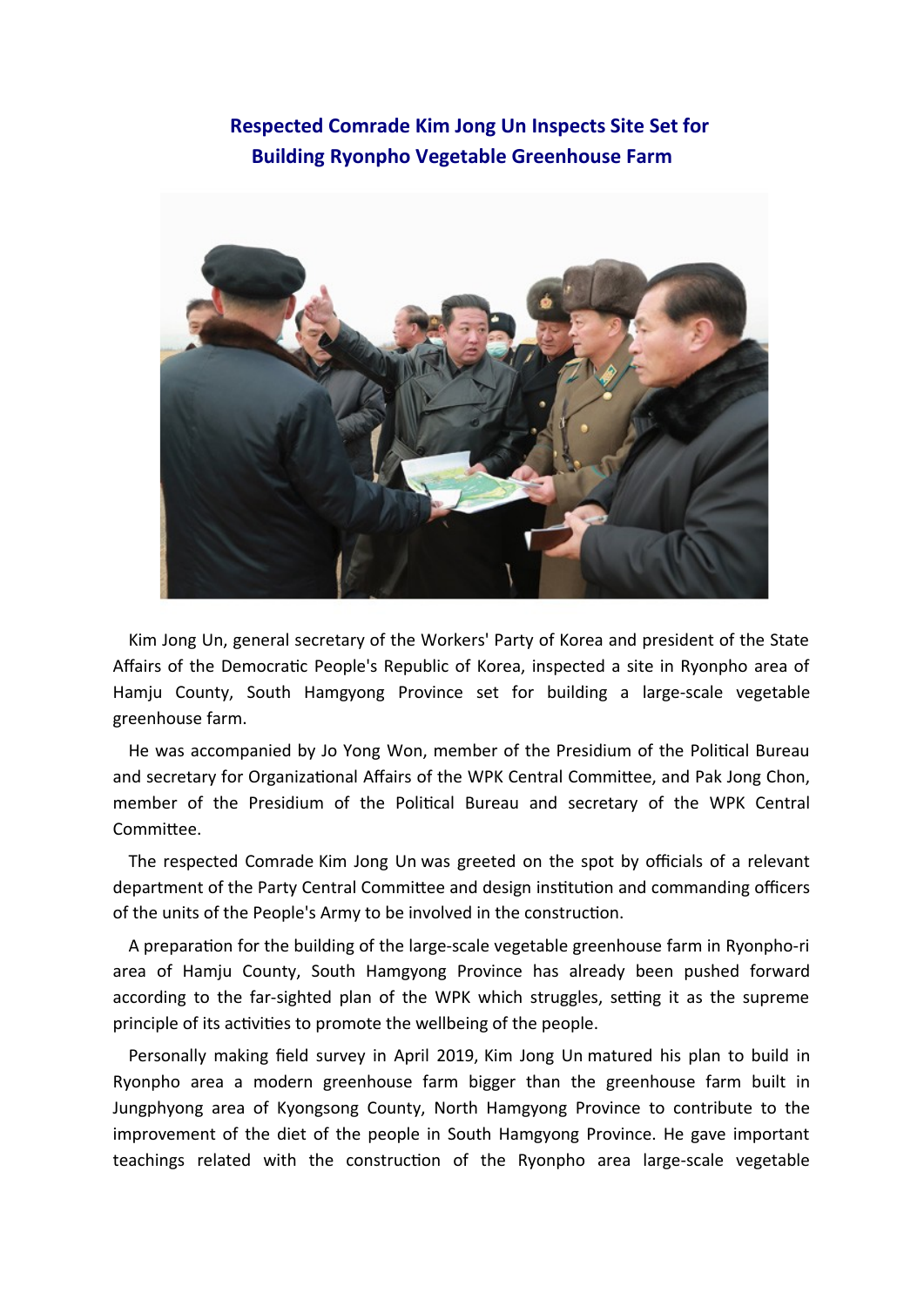greenhouse farm several times and has guided the designing.

The 4th Plenary Meeting of the 8th Party Central Committee set the construction of the Ryonpho Vegetable Greenhouse Farm as a top-priority task of the major state construction policy tasks for the year 2022 and decided to complete it by the founding anniversary of the Party this year before assigning duties.

On the spot, Kim Jong Un was first briefed on the master plan for construction of the Ryonpho Vegetable Greenhouse Farm.

Noting that the greenhouse farm to be built in Ryonpho area this time is a project huger than the greenhouse farm built in Jungphyong area of Kyongsong County, North Hamgyong Province a few years ago in terms of size and volume of construction, he said that when the 100-hectare greenhouse and district of farm dwelling houses are built in Ryonpho area, the area will undergo tremendous changes and be of a great help to the diet of the people in Hamhung City and other areas of South Hamgyong Province.

Saying he was determined to assign the construction of a new large-scale greenhouse farm again to the units of the People's Army that have already accumulated a lot of experience in building greenhouse farms, he stressed that service personnel of the relevant units should remain faithful to their noble mission befitting the absolute executors of the Party's plan and policy and the creators of the people's happiness and wage an all-out campaign of loyalty to realize the cherished desire of our Party as soon as possible.

All the merits and demerits of the Jungphyong Vegetable Greenhouse Farm should be considered in the design layout of the greenhouse farm to be built this time to further develop sci-tech aspects and operational aspect, he said, calling for markedly raising the modernization level of over 850 greenhouses covering 100 hectares.

He stressed the need to give precedence to windbreak forest formation along the edge of the greenhouse farm to suit the characteristics of the coastal area. Diversity in designing residential blocks and shapes of houses on the farm should be applied in a peculiar way, he added.

He specified the issues arising in the construction of the greenhouse farm ranging from the formation of a powerful construction headquarters for pushing forward the construction, organization of sector-specific panels, perfect designs on the highest level, priority to the provision of building materials and manufacturing of greenhouse equipment, strengthening of construction guidance and supervision to responsible windbreak forest creation and greening.

He also called for selecting and training technicians and employees for the operation of the greenhouse farm from the next year and pushing forward the provision of vegetable seeds and farm implements and farming materials so as to most perfectly build the farm to be one making tangible contribution to the diet of the people as early as possible and model and standard one for the Party's policy on greenhouse farm construction.

With the great expectation and trust of the respected General Secretary, all the builders